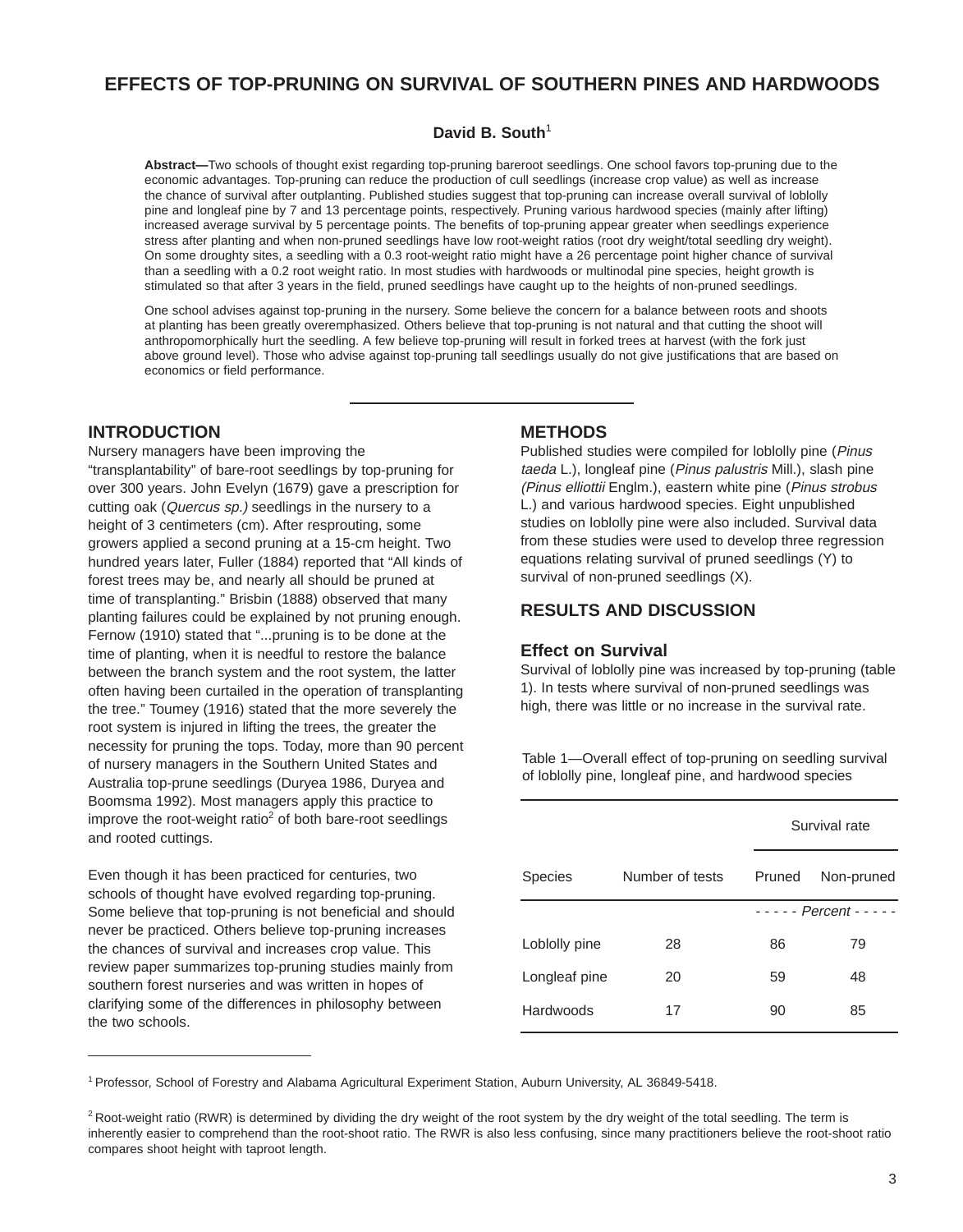However, as environmental stresses at the planting site increased, top-pruning increased the probability of survival  $(Y = 16.9 \times 0.375; R^2 = 0.80)$ . On one piedmont site in Virginia, top-pruning increased seedling survival by 43 percentage points (Dierauf 1976). For this species an increase in survival may result, in part, from an increase in freeze tolerance (South and others 1993). For the 13 tests where survival of non-pruned seedlings was less than 80 percent, top-pruning increased survival by 16 percentage points.

For longleaf pine, pruning increased overall survival of seedlings by 11 percentage points (table 1). For the 16 comparisons showing a benefit to clipping needles, survival increased by 14 percentage points (Y = 5.2  $X^{0.64}$ ; R<sup>2</sup> = 0.90). Wakeley (1954) warned against "close" pruning of longleaf needles and this might have accounted for the negative results reported by Derr (1963) who pruned needles back to 13 cm.

Top-pruning of eastern white pine had no effect on seedling survival (Dierauf 1997). Data from two studies with slash pine show no statistically significant effect of top-pruning on survival after outplanting (Barnett 1984, Duryea 1990).

Effects of top-pruning on hardwoods were previously reported (South 1996). Due to short heights (< 0.5 meter) and a high survival rate (>79 percent) of most non-pruned seedlings, top-pruning increased average survival by only 5 percentage points (table 1). Therefore, for hardwood seedlings less than 0.5 meters tall, there was no relationship between survival of pruned and non-pruned seedlings (Y = 75.8 + 0.16X;  $R^2$  = 0.05). However, out of a total of 18 comparisons, only in three studies was the survival rate lower for top-pruned seedlings. There was a 17 percentage point increase in survival for six studies exhibiting a benefit from top-pruning (ranging from +3 to +42 percent).

# **Importance of Restoring the Balance Between Roots and Shoots**

The increase in survival due to top-pruning results from planting seedlings with a higher root-weight ratio (RWR) (i.e., a better "balanced" seedling). A proper balance between roots and shoots is important for good survival of loblolly pine (Larsen and others 1986). At lifting in December, a RWR within the range of 0.27 to 0.35 is preferred to a ratio of less than 0.25 [initial survival = 157.6 + 64.7 ln (RWR);  $R^2$  = 0.54]. On some droughty sites, an increase in RWR from 0.2 to 0.3 could increase seedling survival by 26 percentage points. The main reason nursery managers top-prune bare-root seedlings is to improve the RWR.

# **Improper and Proper Top-pruning**

Pruning is a general term that refers to any removal of the foliage, branches, terminal bud, or stem of seedlings. This often vague term includes both "proper" and "improper" pruning. Proper top-pruning meets the objectives of the nursery manager (which might include reducing seedling height at planting, increasing the RWR at planting,

increasing seedling uniformity, increasing seed efficiency). Likewise, improper top-pruning fails to meet management objectives. As an example, in some cases a single toppruning will fail to meet the objective of reducing heights of pines in the nursery (Mexal and Fisher 1984, Haack 1988, Blake and South 1991). When compared to non-pruned seedlings, taller, improperly top-pruned seedlings might exhibit lower outplanting survival (Blake and South 1991). However, proper top-pruning of southern pine seedlings (involving a series of clippings) can reduce seedling height at lifting and this can result in a dramatic increase in field survival (Dierauf 1976, South and Blake 1994). It is now accepted that single top-pruning of loblolly pine or slash pine in the month of August is "improper" since it will likely have no effect on increasing RWR in December. Multiple top-pruning (typically involving three or more clippings) as described by Dierauf (1997) is much more likely to meet management objectives. The first clipping is typically conducted about August 1 and cuts about 10 to 20 percent of the seedlings. The second clipping cuts about 50 percent of the seedlings and is conducted in the last week of August. The third clipping occurs in mid-September about 3 or 4 weeks later (cutting perhaps 33 percent of the seedlings). In years with unusually rapid growth after the equinox, a fourth clipping may be required.

The difference between "proper" and "improper" pruning of pine seedlings depends on the degree of pruning. In some situations, moderate top-pruning (reducing shoot height by 17 percent) can improve survival of loblolly pine by 20 percentage points. However, removal of one needle will have no effect on reducing seedling height and would not result in increased survival. Top-pruning only the terminal bud will have no effect on the root growth potential of loblolly pine (Williams and others 1988). On the other hand, removing the entire shoot (increasing the RWR to 100 percent) will likely kill a loblolly pine seedling. Even removing all but 10 cm of stem (above the root-collar) can greatly increase mortality. Removal of all foliage by hand (leaving an intact stem) will reduce survival of longleaf pine and slash pine (Wakeley 1954). Removing too much foliage will decrease survival since new root growth of pines depends on needle biomass. Therefore, conifer seedlings should not be top-pruned to such an extent as to reduce new root growth or to check shoot growth (Brisbin 1888). However, several hardwoods are quite tolerant of severe top-pruning, and planting of "stumps" is an accepted practice in many tropical countries. This agrees with Toumey (1916) who stated that "On the whole, broadleaved species withstand pruning better than conifers."

# **Reasons to Top-Prune**

Reasons for and against top-pruning are listed in table 2. Individuals in favor of top-pruning usually are so for economic reasons. The primary economic justification for top-pruning in the nursery is to increase field survival. For example, a 10 percent increase in survival might be worth \$40 to \$50 per hectare (ha). Assuming seedlings in a hectare of nursery can be used to plant 1,000 ha of woodlands, increasing seedling survival by 10 percent on all planting sites would increase crop value by \$40,000 to \$50,000 per ha. Even when top-pruning increased survival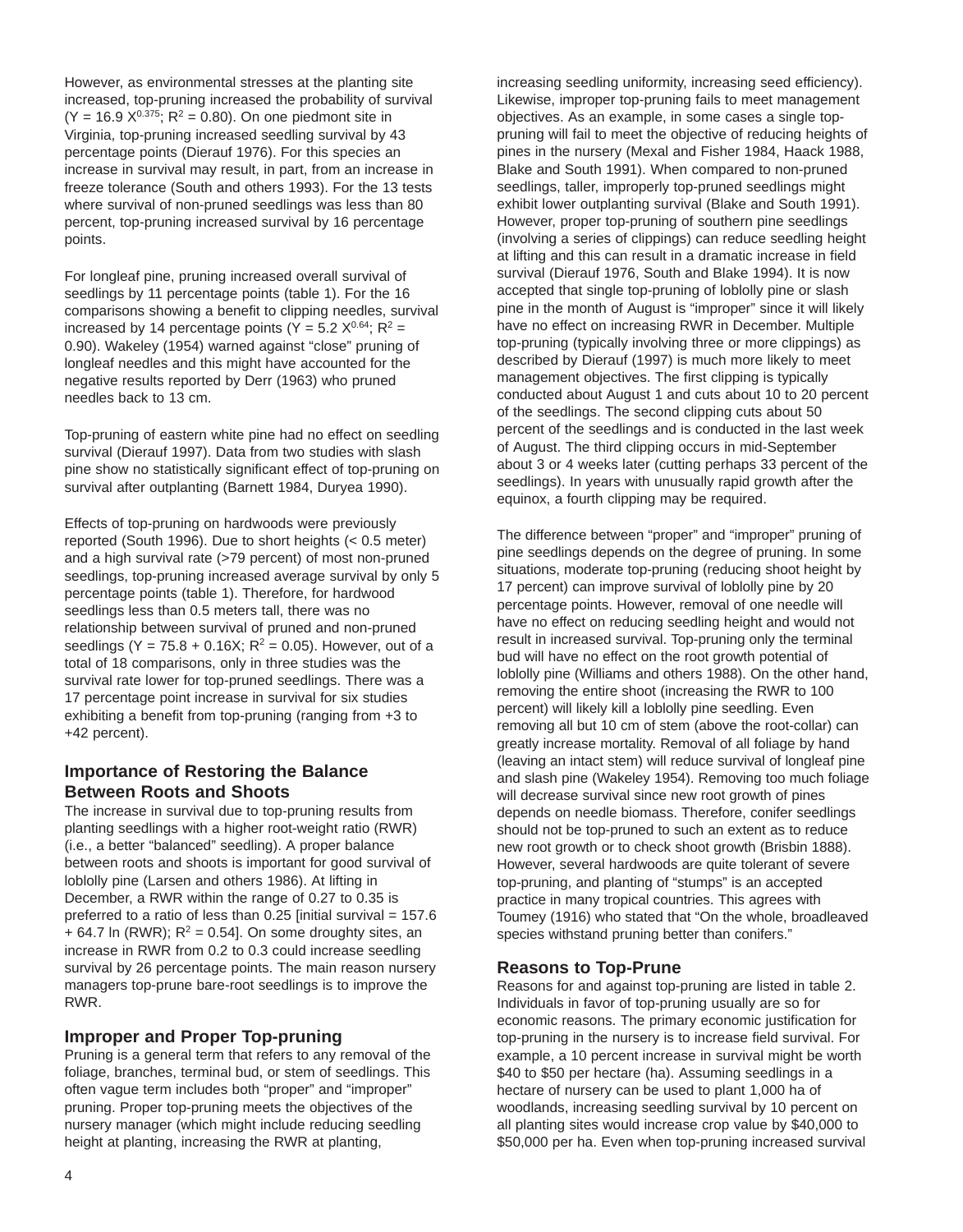Table 2—Reasons for and against top-pruning of bare-root seedlings

Stated reasons for top-pruning

- It increases the chance of survival.
- It increases the root/weight ratio.
- It increases crop value by increasing seed efficiency.
- It increases seedling uniformity.
- For some species, it increases freeze tolerance.
- For some species, it increases initial growth after outplanting.
- For some top-blights, it reduces the disease symptoms at lifting.
- For some species, it reduces shipping costs.
- For longleaf pine, it permits lateral root pruning.
- For some hardwoods, it reduces injury to workers during lifting.
- Top-pruning allows managers to fertilize and irrigate to produce large root systems.

Stated reasons against top-pruning

- It is not natural.
- The balance between root and shoot is not important for survival.
- It causes a wound.
- It increases seedling uniformity.
- It alters seedling biochemistry.
- It causes forked seedlings.
- It makes culling of small seedlings difficult.
- It might increase disease.
- For some species, it reduces the probability of having a terminal bud at lifting.
- Top-pruning is not needed when short seedlings with small diameters are produced by withholding fertilization and irrigation.

by 10 percent on only 5 percent of the sites, crop value would increase by \$2,000 to \$2,500 per ha. Either case would easily justify the cost of top-pruning (about \$40 per ha per clipping).

Another economic justification for top-pruning involves increasing seed efficiency. Seed efficiency is defined as the number of plantable seedlings produced per pure live seed. When increasing seed efficiency, top-pruning has a dual benefit. First, multiple top-pruning reduces the number of tall seedlings that exceed the culling limit. In one case where seedlings were top-pruned only once, 77 percent of the crop exceeded a cull limit of 33 cm (Haack 1988). Reducing the number of tall seedlings can be a major economic benefit when tall seedlings end up on the culling room floor. Second, top-pruning tends to reduce the growth of the dominants in the seedbed and allows some of the smaller seedlings to grow into a plantable grade. For pines, this "release" effect occurs mainly when multiple top-pruning is practiced. For example, with one pruning the smaller diameter seedlings might be decreased by 2 percentage points

(Mexal and Fisher 1984) but with two prunings, a decrease of 5 percentage points might result (Duryea 1990). Assuming 1.5 million seedlings could be produced without top-pruning, an additional 30,000 to 75,000 plantable seedlings would increase crop value by \$1,000 to \$2,500 per ha.

Improving outplanting survival will allow some organizations to lower target outplanting densities. Planting fewer trees will not only reduce regeneration costs but will also allow the best genotypes to be planted over more hectares. Nursery managers may also benefit from reduced lifting, culling, and shipping costs. Although safety is sometimes mentioned as a reason to top-prune hardwoods (due to a reduction in eye injuries during hand lifting), this is typically not a driving factor. However, seedling uniformity can be important. In some cases, a nursery with uniform nursery beds will attract and retain more customers. In years with a regional seedling surplus, this will convert to a distinct economic advantage.

An improvement in seedling growth after outplanting is often observed for top-pruned seedlings. Typically the increase in growth allows pruned seedlings to catch up to the heights of non-pruned seedlings at the end of two or three growing seasons (Zaczek and others 1997). For some oaks, the probability of achieving dominance in the canopy is increased by top-pruning (Johnson 1984). For some species, the top-pruning increases the rate of bud flushing and stimulates "free growth" (Colombo 1986). In a few cases, top-pruned seedlings after two growing seasons were taller than non-pruned seedlings (Smith and Johnson 1981, McCreary and Tecklin 1994). However, in one study with white pine, seedlings top-pruned twice were still 15 cm shorter than controls after three growing seasons (Dierauf and others 1995).

#### **Reasons Not to Top-Prune**

Students of the "no top-pruning" school can provide several reasons why nursery managers should not top-prune seedlings (table 2). Most of these reasons are not based on economics but are based on feelings instead. One reason given for not top-pruning is that it is not "natural." However, this is not entirely true since deer, moose, cattle, and rabbits often top-prune both pine and hardwood seedlings. The terminals of many pines are killed in nature by insects. In some areas, 50 percent of the terminal buds of conifers die after outplanting (Colombo 1986). Some believe a live terminal bud is important at time of planting. However, terminal bud abortion is a natural and common occurrence for many angiosperms.

A few believe top-pruning is bad in that it produces a uniform seedling crop. A uniform seedling crop makes it more difficult to cull the bottom 25 percent of the population. With pines and some hardwood species, toppruning does increase the number of seedlings with forks (Dierauf 1997) and some customers do not like forked trees. However, forks at time of planting affect appearance rather than long-term growth or survival.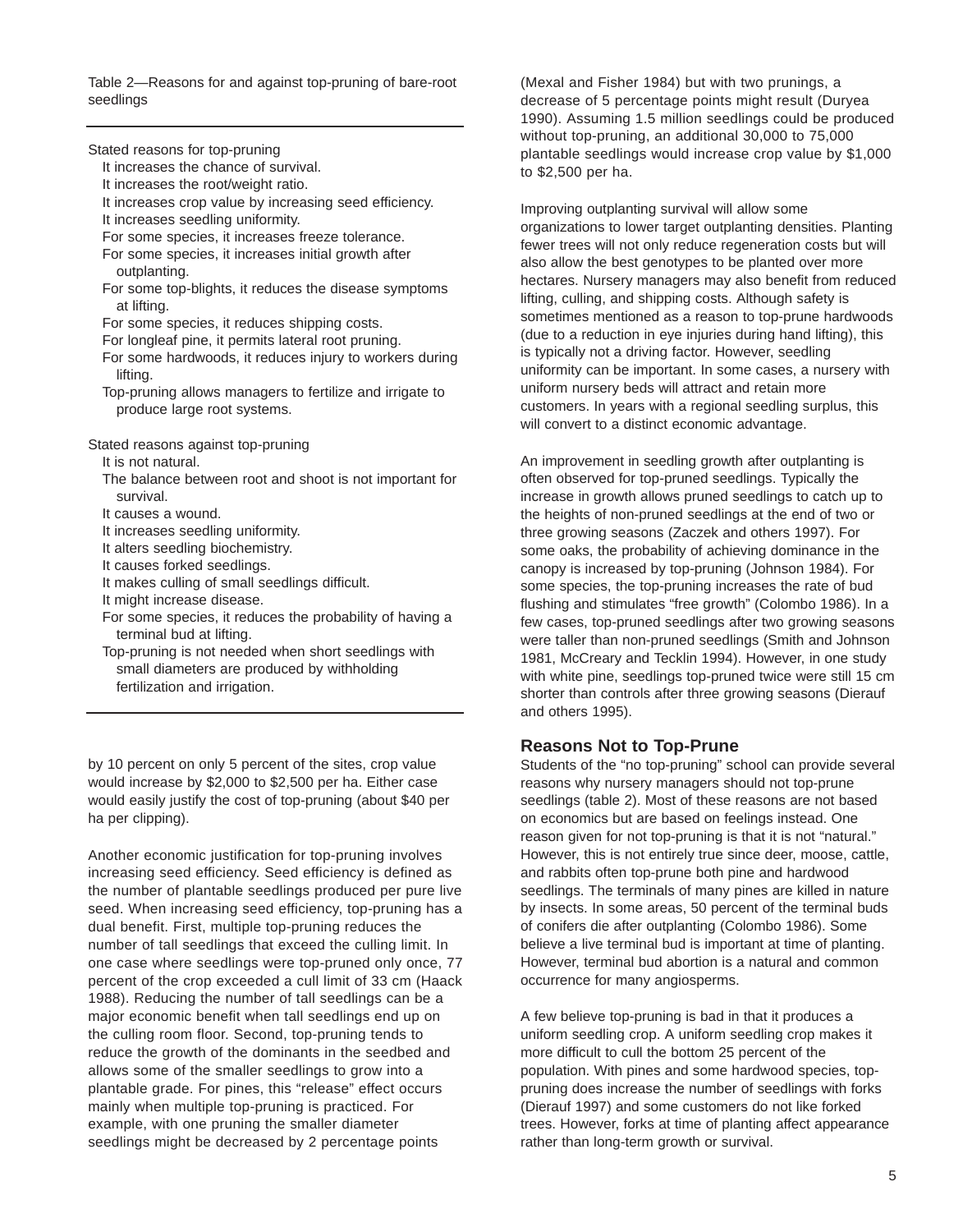Some who advise against top-pruning claim the concern for a balance between roots and shoots has been greatly overemphasized. For example, Kormanik and others (1995) say that a RWR of 0.12 is typical in November and has not affected survival of loblolly pine. Some point to studies in Canada that show no relationship between survival and seedling balance (Racey and others 1983, Bernier and others 1995). A lack of a relationship can be expected when researchers obtain high outplanting survival. Researchers typically achieve higher survival rates than operational planting crews. However, a significant relationship is more likely when some seedlings die due to unfavorable environmental conditions.

Some fear that top-pruning will increase disease. Toumey (1916) was concerned about the introduction of disease since "every cut produces a wound through which spores of fungi may gain access..." As a result, he said, "as little pruning should be done as is necessary to maintain a proper balance between root and shoot." The concern about top-pruning increasing seedling diseases persists today. If some unidentified disease is observed late in the growing season, top-pruning is sometimes suspected of having increased susceptibility to the pathogen.

One year at the Ashe Nursery in Mississippi, brown spot needle blight (Mycosphaerella dearnessii) was observed after pruning longleaf pine (Kais 1978). Top-pruning in July and November spread infected needles over the nursery. Even so, periodic clipping of needles during the growing season is recommended as a means to reduce the incidence of brown spot in the nursery. Pruning avoids forming a dense mat of needles and allows a uniform application of fungicides. Some managers who grow longleaf pine apply fungicides both before and after clipping. For drill-sown longleaf, clipping allows managers to do a better job of lateral root pruning which increases survival.

Top-pruning will not increase fusiform rust (Cronartium quercuum f. sp. fusiforme) in the nursery since spore flight occurs several months before the first clipping in August. However, Stanley (1986) reported an increase in rust on 3 year-old trees that had been severely top-pruned in the nursery. It seems likely that top-pruning to a height of 10 to 15 cm in the nursery stimulated height growth (and succulent foliage mass) the year after planting. The increase in rust galls at age 3 likely resulted from infection during the year after outplanting (above the 15 cm height). Other management practices that increase seedling growth also increase fusiform rust; these include fertilization, soil cultivation, and use of herbicides for weed control.

Some are concerned that top-pruning in the nursery will affect wood quality when the tree is harvested after 30 years. A similar concern was expressed by Toumey (1928) who stated that "Poor bole form, particularly crookedness, is very commonly caused by damage to the leading shoot or to the terminal bud." He adds that "The loss of the terminal bud very frequently causes double top in pine, spruce, balsam fir and larch." He said the double

top causes great loss in the quality of the timber. These statements could lead some to conclude that injury to the terminal bud in the nursery always results in a permanently crooked or forked tree. However, there are no published data to support this belief. Long-term toppruning studies with oak (Quercus sp.) and yellow poplar (Liriodendron tulipifera L.) report no problems with tree form. For Monterey pine (Pinus radiata D. Don), a fork low to the ground does not affect average tracheid length, spiral-grain angle, average density, or late-wood ratio (Nicholls and Brown 1974). In fact, total volume can be slightly greater for a forked tree. A fork caused by pruning seedlings to a 25 cm height would not be higher than 25 cm from the ground (few pines exhibit permanent forks this close to the ground). Likewise, a fork 1 meter above the ground would not be caused by top-pruning a hardwood back to a 50 cm height in the nursery. Although top-pruning will cause some seedlings to be forked in the year after planting, this fork is ephemeral and certainly does not move up the stem as the tree ages. After the seedlings are outplanted and reach a height of 2 meters, most people cannot tell the difference between a toppruned and non-pruned loblolly pine. Although a harvested tree with two stems originating 25 cm above ground will produce different amounts and quality of lumber, there are no data to show that top-pruning increases the frequency of these (low forked) trees in a plantation.

### **Scientific Method**

At this point I will digress and touch briefly on the scientific method. The scientific process follows a pattern: define the problem; make observations and collect data; analyze data and form a generalization; formulate a null hypothesis; design a study to test the null hypothesis; draw conclusions; accurately report and publish results; reevaluate generalization. The null hypothesis is rejected only when data from a well-designed study can be used to reject the hypothesis. In the case of lumber quality, the null hypothesis can be stated as: top-pruning in the nursery has no effect on lumber quality. I know of no data from a toppruning study that can be used to reject this hypothesis. Since researchers cannot prove a null hypothesis, it remains the responsibility of those who reject the null hypothesis (e.g., claim that top-pruning does affect wood quality) to publish data to support their claims. In other words, it is unscientific to reject a null hypothesis using only intuition and assumptions (no matter how often the intuition is accepted by the public).

# **CONCLUSIONS**

A large number of research studies indicate that proper top-pruning is a beneficial nursery practice. It can benefit nursery managers by increasing both crop value and seedling uniformity. For the consumer or forest landowner, seedlings that have been properly top-pruned will have a higher RWR and a greater chance of survival. Proper top-pruning increases growth after planting so that after 3 years in the field, there typically is no difference in total height between non-pruned and toppruned seedlings.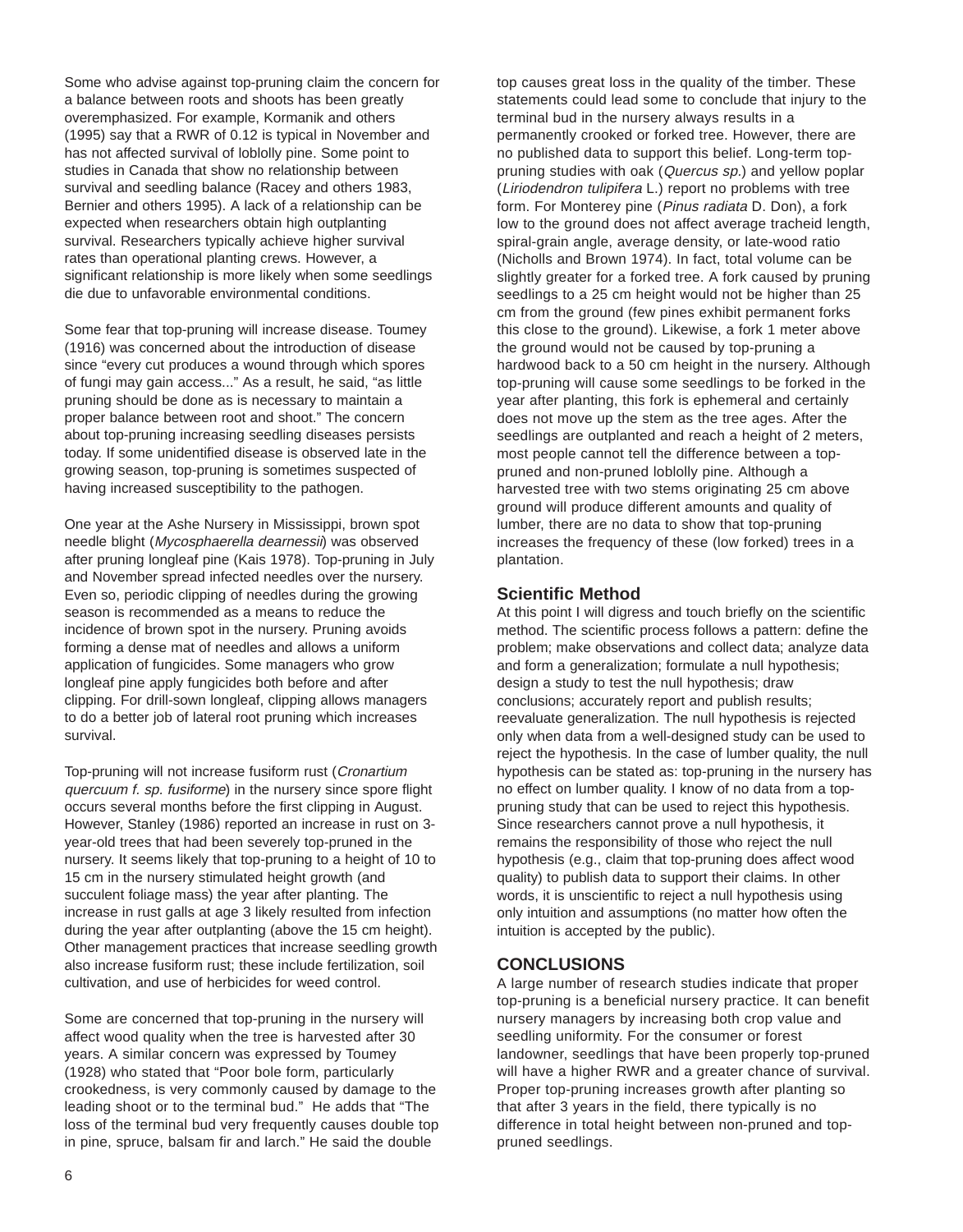# **ACKNOWLEDGMENT**

I thank those organizations that provided unpublished data for loblolly pine. I would also like to thank Jim Arnott, George Bengtson, William Carey, and Brett Runion for their constructive reviews. I am especially grateful to Tom Dierauf and John Blake for showing me why proper toppruning of loblolly pine requires multiple prunings.

### **LITERATURE CITED**

- **Barnett**, **J.P.** 1984. Top pruning and needle clipping of container-grown southern pine seedlings. In: Lantz, Clark, ed. Proceedings southern nursery conference: 39-45.
- **Bernier, P.Y.; Lamhamedi, M.S.; Simpson, D.G.** 1995. Shoot:root ratio is of limited use in evaluating the quality of container conifer stock. Tree Planters' Notes. 46(3): 102-106.
- **Blake**, **J.I.**; **South**, **D.B.** 1991. Effects of plant growth regulators on loblolly pine seedling development and field performance. In: Coleman, Sandra, Neary, S.; Daniel, G., eds. Sixth biennial silvicultural research conference; 1990 October 30-November 1; Memphis, TN. Gen. Tech. Rep. SE-70. Asheville, NC: U.S. Department of Agriculture, Forest Service, Southeastern Forest Experiment Station: 100-107.
- **Brisbin**, **James S**. 1888. Trees and tree-planting. New York: Harper and Brothers. 258 p.
- **Colombo**, **S.J.** 1986. Second-year shoot development in black spruce Picea mariana (Mill.) B.S.P. container seedlings. Canadian Journal of Forest Research. 16:68- 73.
- **Derr**, **H.J.** 1963. Needle clipping retards growth of planted longleaf pine. Tree Planters' Notes. 57:31-33.
- **Dierauf**, **T.A.** 1976. Top clipping in the nursery bed. In: Lantz, Clark, ed. Proceedings, southeastern nurserymen's conference. 1976 August 3-5; Charleston, SC. Atlanta, GA: U.S. Department of Agriculture, Forest Service, State and Private Forestry: 37-43.
- **Dierauf**, **T.A.** 1997. Cultural practices to improve survival and growth of loblolly and white pine seedlings. In: Landis, T.D.; South, D.B, tech. coords. National Proceedings: forest and conservation nursery associations; 1996, Gen. Tech. Rep. PNW-389. Portland, OR: U.S. Department of Agriculture, Forest Service, Pacific Northwest Research Station: 53-58.
- **Dierauf**, **T.A.**; **Scrivani**, **J.A.**; **Chandler**, **L**. 1995. Root pruning white pine seedlings in the seedbed. Occasional Report 116. Blacksburg, VA: Virginia Department of Forestry. 17 p.
- **Duryea**, **Mary L**. 1986. Shoot and root pruning at southern nurseries. In: Schroeder, Robert A.,comp. Proceedings of the Southern Forest Nursery Association; 1986 July 22-24; Pensacola, FL. Pensacola, FL: Southern Forest Nursery Association: 114-129.
- **Duryea**, **Mary L**. 1990. Nursery fertilization and top pruning of slash pine seedlings. Southern Journal of Applied Forestry. 14:73-76.
- **Duryea**, **M.L.**; **Boomsma**, **D.B.** 1992. Cultural practices for the production of radiata pine cuttings in Australia. In: Branan, Johnny; Moorhead, Dave, comps. Proceedings,

Southern Forest Nursery Association conference. 1992 July 20-23; Pine Mountain, GA: 12.

- **Evelyn**, **John**. 1679. Sylva. London: The Royal Society. 412 p.
- **Fernow**, **Bernhard E**. 1910. The care of trees. New York: Henry Holt and Company. 392 p.
- **Fuller**, **A.S.** 1884. Practical forestry. New York: Orange Judd Company. 299 p.
- **Haack**, **Robert A**. 1988. Growth and survival of slash pine seedlings in a Florida nursery. Tree Planters' Notes. 39(2): 30-36.
- **Johnson**, **P.S.** 1984. Responses of planted northern red oak to three overstory treatments. Canadian Journal of Forest Research. 14: 536-542.
- **Kais**, **Albert G**. 1978. Pruning of longleaf pine seedlings in nurseries promotes brown-spot needle blight. Tree Planters' Notes. 29(1): 3- 4.
- **Kormanik**, **P.P.**; **Sung, S.S.; Kormanik, T.L.; Zarnoch, S.J.** 1995. Hardwood cover crops: can they enhance loblolly pine seedling production. In: Weir, Robert J.; Hatcher, Alice V., comps. Proceedings, 23<sup>rd</sup> southern forest tree improvement conference; 1995 June 20-22; Asheville, NC. Publication 45 of the Southern Forest Tree Improvement Committee: 86-93.
- **Larsen**, **H.S.; South, D.B.; Boyer, J.N.** 1986. Root growth potential, seedling morphology and bud dormancy correlate with survival of loblolly pine seedlings planted in December in Alabama. Tree Physiology. 1: 253-263.
- **McCreary, D.; Tecklin, J**. 1994. Top pruning improves field performance of blue oak seedlings. Tree Planters' Notes. 44(2): 73-77.
- **Mexal, J.G.; Fisher, J.T.** 1984. Pruning loblolly pine seedlings. In: Lantz, Clark, ed., Proceedings southern nursery conferences; 1984; Alexandria, LA: 75-83.
- **Nicholls, J.W.P.; Brown, A.G.** 1974. The relationship between ring width and wood characteristics in doublestemmed trees of Radiata Pine. New Zealand Journal of Forestry Science. 4: 105-111.
- **Racey, G.D.; Glerum, C.; Hutchinson, R.E.** 1983. The practicality of top-root ratio in nursery stock characterization. Forestry Chronicle. 59: 240-243.
- **Smith, M.W.; Johnson, J.L.** 1981. The effect of top pruning and root length on growth and survival of transplanted pecan trees. Pecan Quarterly. 15(2): 20-22.
- **South, D.B.** 1996. Top-pruning bareroot hardwoods: a review of the literature. Tree Planters' Notes. 47(1):34-40.
- **South, D.B.; Blake, J.I.** 1994. Top-pruning increases survival of pine seedlings. Alabama Agricultural Experiment Station. Highlights of Agricultural Research. 41(2): 9.
- **South, D.B.; Donald, D.G.M.; Rakestraw, J.L.** 1993. Effect of nursery culture and bud status on freeze injury to Pinus taeda and Pinus elliottii seedlings. South African Forestry Journal. 166: 37-45.
- **Stanley**, **Howard**. 1986. Top pruning. In: Schroeder, Robert A., comp. Proceedings of the Southern Forest Nursery Association; Pensacola, FL. Tallahassee FL. Southern Forest Nursery Association: 130-135.